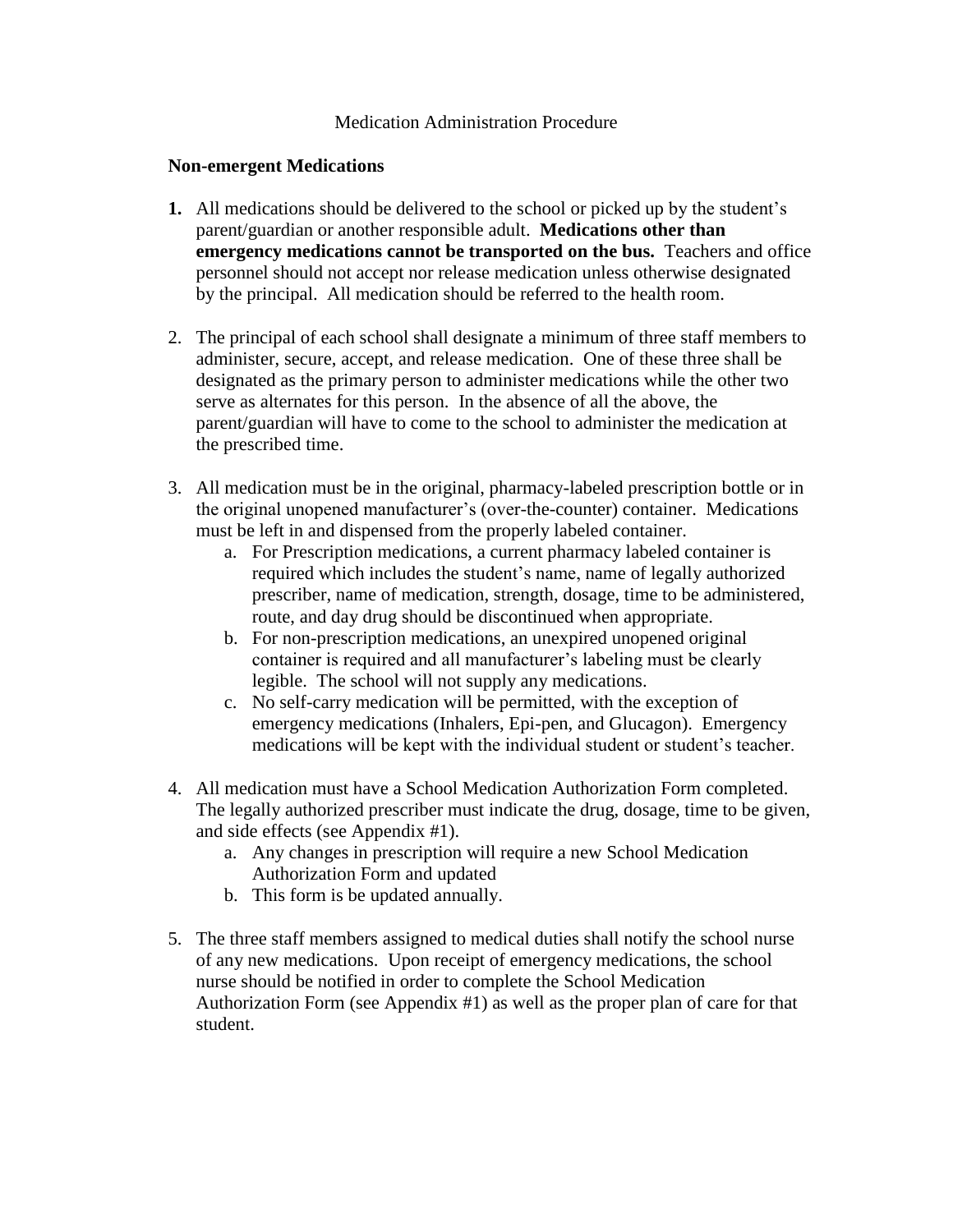- 6. All medications, upon receipt or pick up, should be counted or measured with the parent/guardian or responsible adult present, and the quantity documented on the Medication Check In/Out Log. (see Appendix #2).
- 7. A secure storage area will be provided at each school for the storage of medication. All medications are to be kept in the locked medication cabinet, located at each school. Medications should be placed in a drawer in the medication cabinet with the student's name or other identification label on the drawer. Exceptions may be made for medication requiring refrigeration and selfcarried emergency medications.
	- a. All keys to the medication cabinet must be kept in a secure location. The staff members designated by the principal and no more than two other school officials (i.e. principal, assistant principal, or principal designee) will be in possession of a key. The assigned persons will maintain responsibility for the medication cabinet key and keeping it in a secured location also.
	- b. Medications are never to be left out on desks, counter tops, etc or prepoured in anticipation of student arrival.
- 8. Prior to administering medication each time, the School Medication Authorization Form should reviewed as well as the medication container to verify the correct student name, medication name, dosage, time, route, and legally authorized prescriber. Ask the student to verify his/her full name each time medication is administered.
	- a. Observe the student to see if medication is taken properly (pills/liquid/swallowed/aerosol/injection,etc.)
	- b. The "Six Rights" must be followed when administering medication:
		- 1. The "Right" student
		- 2. The "Right" medication
		- 3. The "Right" dose
		- 4. The "Right" time
		- 5. The "Right" route
		- 6. The "Right" documentation
- 9. Medication documentation will be completed at time of medication administration on the proper Medication Log form.
	- a. Two log forms are to be utilized. The Medication Administration Short-Term/PRN Log is to be used for short-term medications or PRN medications (see Appendix #3). The Medication Administration Daily Log is to be used for long-term medications (see Appendix #4).
	- b. Document per instructions on the medication forms provided. The correct date, does, time, medication, and route should be documented. Refer to the provided abbreviations on each form. Each form require your signature, initials, and title.
	- c. Medication errors including missed doses, timing errors (exceeding thirty minutes before or after the prescribed time) will need to be documented on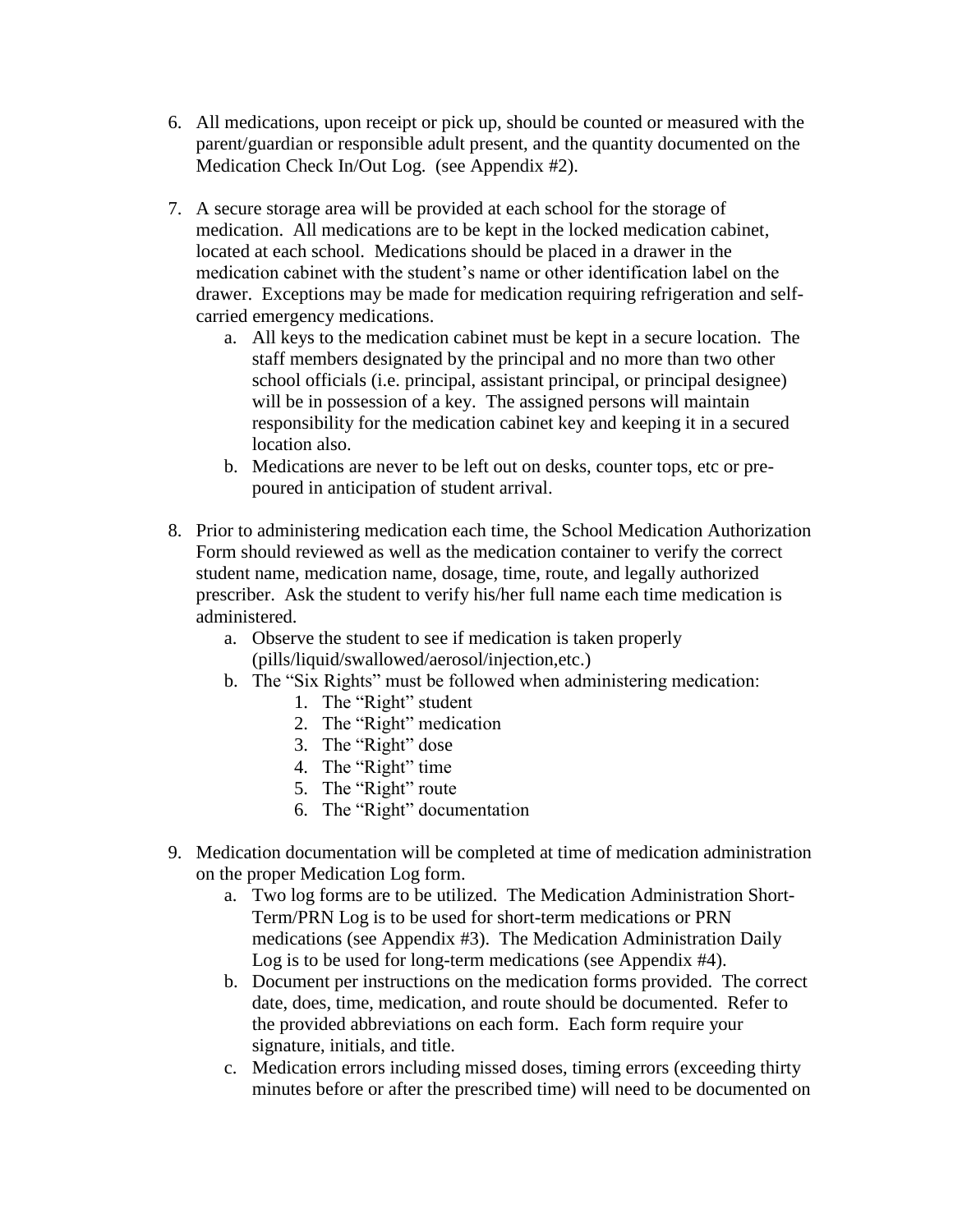the Medication Administration Incident Report (see Appendix #5). Always report these occurrences to the parent/guardian, school nurse, and principal.

- 10. Medication not picked up by the parent/guardian or other responsible adult within two weeks of the end of the school year or medication being discontinued will be properly disposed of.
	- a. Those persons designated by the principal to administer, secure, accept, and release medication shall also be responsible for the disposal of all medications. These persons shall have a witness observing the disposal of all medications.
	- b. The Medication Destruction form (see Appendix #6) shall be completed at the time any medication is destroyed.
- 11. The school nurse is responsible for completing the Medication Safety Checklist (see Appendix #7) with the designated school personnel before the opening of each school year and as new persons are designated to give medications throughout the school year.
- 12. The school nurse is the primary resource for clarification of any questions arising from personnel administration of medication.

## **Emergency Medications**

A student with diabetes, asthma, or a student subject to anaphylactic reactions, or both, may possess and self-administer asthma or another prescribed medication on school property during the school day, at school sponsored activities, or while in transit to or from site of school sponsored activities. Before a student may possess or self-administer medication, the student's parent/guardian or other responsible adult must provide the following:

- a. Written authorization from the student's parent or guardian to possess or self-administer medication
- b. A written statement from the student's legally authorized health care provider verifying the student's medical condition requiring selfmedication, and that the legally authorized provider prescribed medication for use on school property during the school day, at school-sponsored activities, or while in transit to or from school-sponsored events
- c. A written statement from the student's health care provider who prescribed the medication that the student understands, has been instructed in selfadministration of the medication, and has demonstrated the skill level necessary to use the medication and any device that is necessary to administer the medication
- d. A written treatment plan and written emergency protocol formulated by the health care practitioner who prescribed the medication for managing the student's medical condition and for medication use by the student.

In addition, the following must be in place before a student will be allowed to possess or self-administer medication: